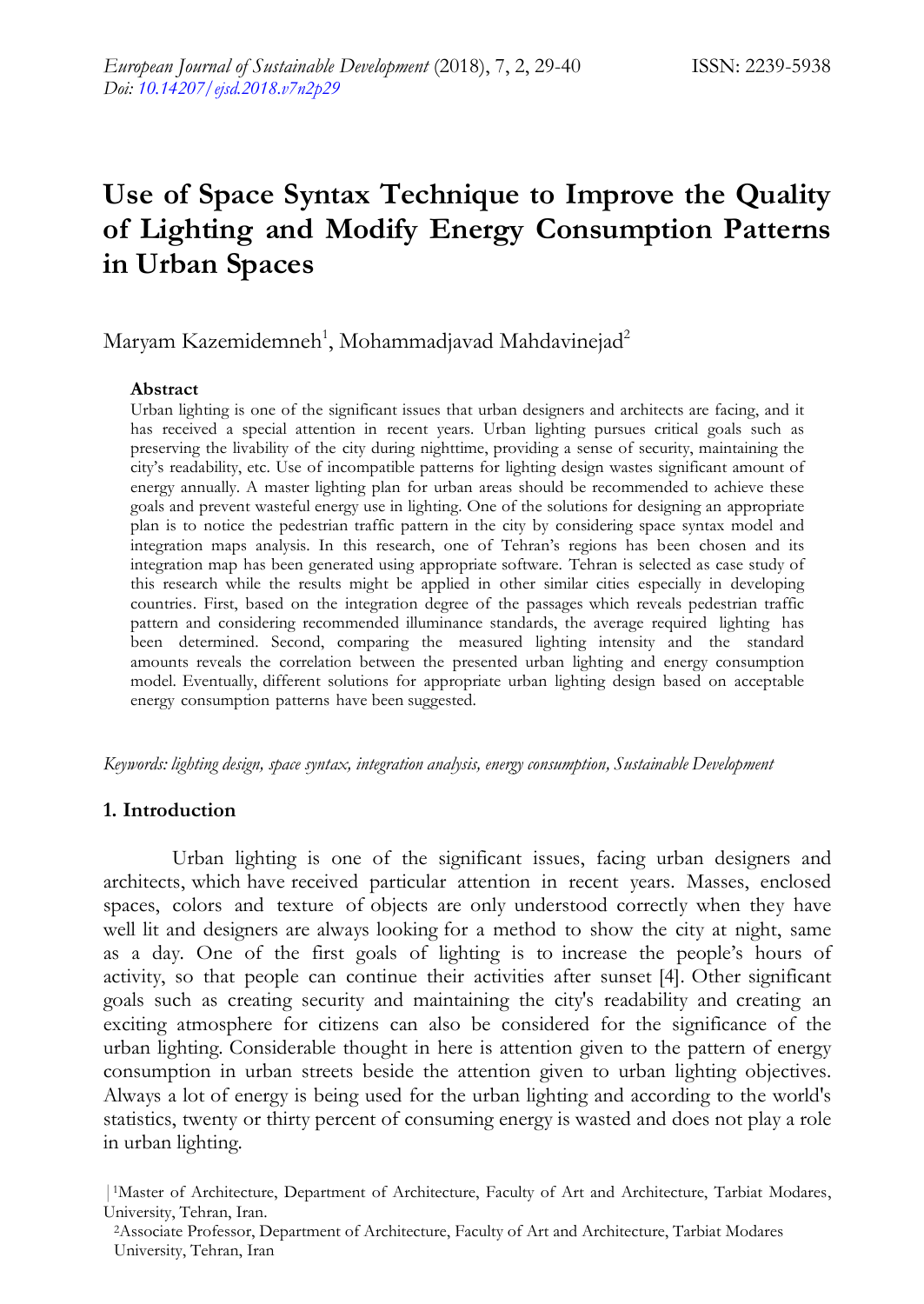One of the important issues facing designers for saving energy used for urban lighting is to pay attention to the principles of urban lighting. For this reason, indicators and standards for street lighting should be considered. For example, lighting in those parts of the city which are more important in terms of riding and pedestrian trip rate should be more than those parts that are less used. Global standards have specified the minimum lighting for urban roads. Here, we should look for a method for lighting the urban passages in such a way that they will be in accordance with international standards of minimum lighting, based on the vehicle and pedestrian movement and accordingly, the amount of energy lost in this area is reduced.

Consequently the principal here is finding the right relationship between the social behavior pattern of people in the city at night and spatial configurations. By increasing the complexity of the factors involved in human communication and the structure of artificial environments, such as urban spaces and architecture, the use of intuitive and narrative methods alone does not meet the needs of today's society [11]. One of the preceding methods is the use of space syntax techniques. In this technique, we seek to transform the form and spatial configuration, through mathematical language, into social processes such as pedestrian movement patterns [14]

#### **2. Research scope and procedure**

Consequently, in this research it is intended to use the space syntax technique to reach the pedestrian movement pattern and then classified crowded urban roads and compares this category with the global lighting standards, to suggest an appropriate energy consumption pattern for urban street lighting. For this reason, one of the old and crowded areas in Tehran has been chosen and through the specialized software of space syntax, we have outlined the pedestrian movement pattern. Then, this classification is compared with the recommended illuminance standard and then three streets were respectively chosen (crowded, average and quiet) and we have extracted the lightening of these streets. In the next step by comparing these results and the recommended illuminance standard, we will reach the amount of the energy lost and finally, we can get an appropriate lighting pattern for Tajrish area. In the end, this method can be generalized and developed into a suitable model for urban lighting. In order to better understand the topic, the process is shown in Figure 1.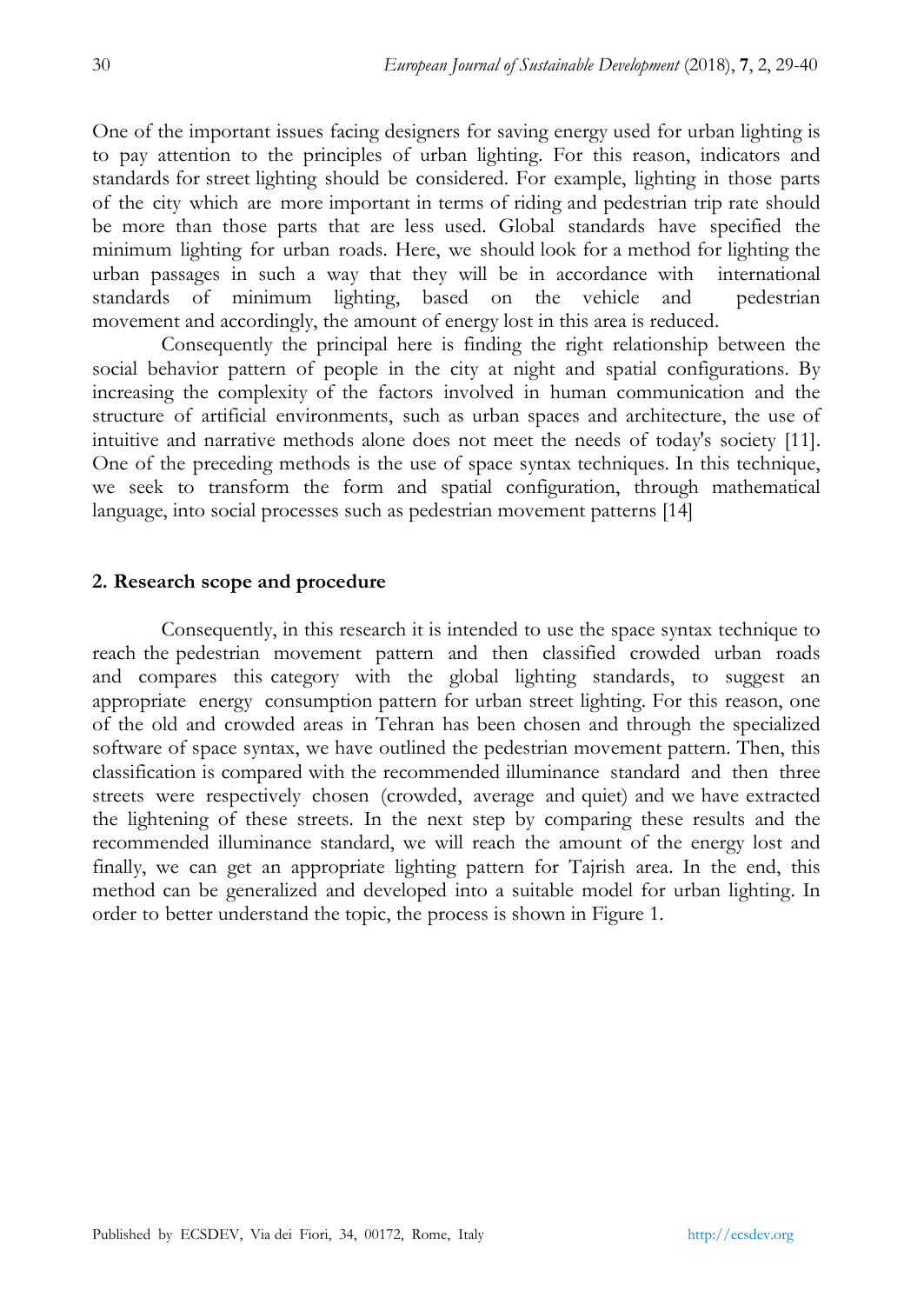

*Figure 1: research scope and procedure*

#### **3. Background 3.1 Space syntax theory**

Hillier and Hanson published a syntactic theory for the pattern of space and interaction in the built environment in the social logic of space in 1984. One of the foundations of space layout is the existence of a two-way relationship between space and socio-cultural patterns, in which this method is trying to explore it by using the concept of composition in urban spaces. In this sense, the shape of cities is a reflection of the citizen lifestyle and cities can be defined in the historical, economic, social and cultural aspects of people"s behavior [8]. Space is a form that is shaped by social action and at the same time puts preconditions for social action. In the opinion of many scholars, spatial forms and social processes are different ways of thinking about a single subject [5,10,13]. Hiller believes that spatial and social forms follow such a close relationship that the spatial configuration by itself can define many social patterns such as land use distribution, movement, crime, immigration locating, and so on [7]. This theory states that before any other feature of space, such as form, shape, color, texture, etc., which are the characteristics of each space, those things that affects how space are experienced, is the relationship between spaces, known as spatial configurations. In fact, in this method, the characteristics of spaces are not individually significant in shaping the behavior of the users, as they are combined with other spaces in the system [2].

This theory believes that movement is essentially related to urban morphology and the major product of the space configuration and the method of communication between urban elements, so the spatial configuration alone can be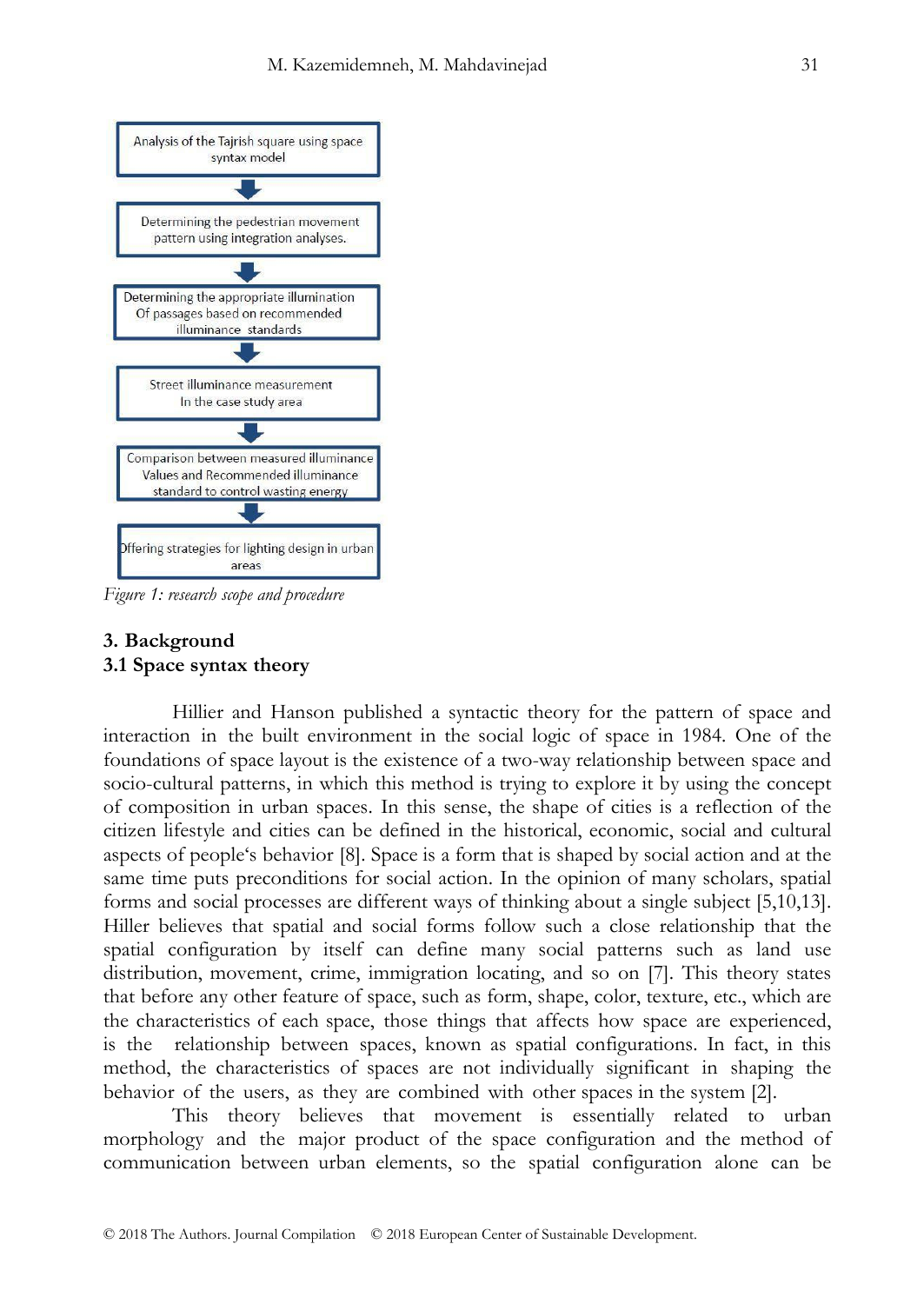considered as the main reason for predicting pedestrian movement [9]. This does not mean that the highest amount of movement in the city is due to spatial configurations, but it is confirmed that spatial configuration is the primary factor in creating the movement so that, without knowing it, it is not possible to study the pattern of movement in the city. Based on the theory in numerical terms, we can find a clear relationship between spatial patterns and how people use them. Using simulation and comparative comparison of the space syntax specialty software, the pattern of the combination of spaces and their relationship with the transformation into the desired graph has been analyzed and variables such as the degree of interconnection and separation are achieved this allows for the analyses of social-behavioral patterns. Space layout can be used to identify the most integrated and segregated spaces, so that pedestrian movement can be optimally managed [3]

The degree of integration is the mean depth that goes through the node to achieve all the nodes in the system. In the linear map we can say that the value of linking line or space is the average of the number of lines that can be accessed with it, from one line to the other lines of the whole system. The method of space arrangement, with the assist of the concept of integrated radios, can predict pedestrian movement. Experience has shown that the integration degree of a node is related to the rate of use of that node or the rate of pedestrian crossings in that node and this criterion is known as the potential of movement [8,12,14]. Integration has a communication concept in the space arrangement, not the concept of metric distance, In other words, the higher the integration rate of a street, the greater the pedestrian movement in it, and as a result space will be more favorable for the users.

Besides the concept of the potential of movement, there is another concept which is called the natural movement and it expresses the relationship between urban structure and the way urban spaces, which are located together with the pedestrian traffic density. Natural movement has another meaning, called movement economy. The natural movement and, as a result, the urban network, through the absorption of movement, will affect the patterns of use and the patterns of use will, after formation, intensify the natural movement. In this way, a cycle of aggravating impacts is formed, and this cycle will regulate the urban pattern [8].

#### **3.2 Correlation between lighting design and energy consumption**

Urban lighting design is a relatively new topic that has gradually entered the field of architecture and urban design. At the beginning of the entry into urban planning, the purpose of the designers was to create the city's security and lighting in order to expand the activity of the users at night. With the progress in lighting knowledge, other goals such as the beauty of the city at night, the identity of the city and creating security and maintaining the city's readability were also considered. And today"s lighting performance is more than just lighting up the cities. The lighting needs to illuminate more than just the actual lighting functions; it also shapes the face of the street and defines the residential environment as a "homely" atmosphere [15]. Good lighting of a particular space can attract pedestrians to stop by and consider those objects in detail. It can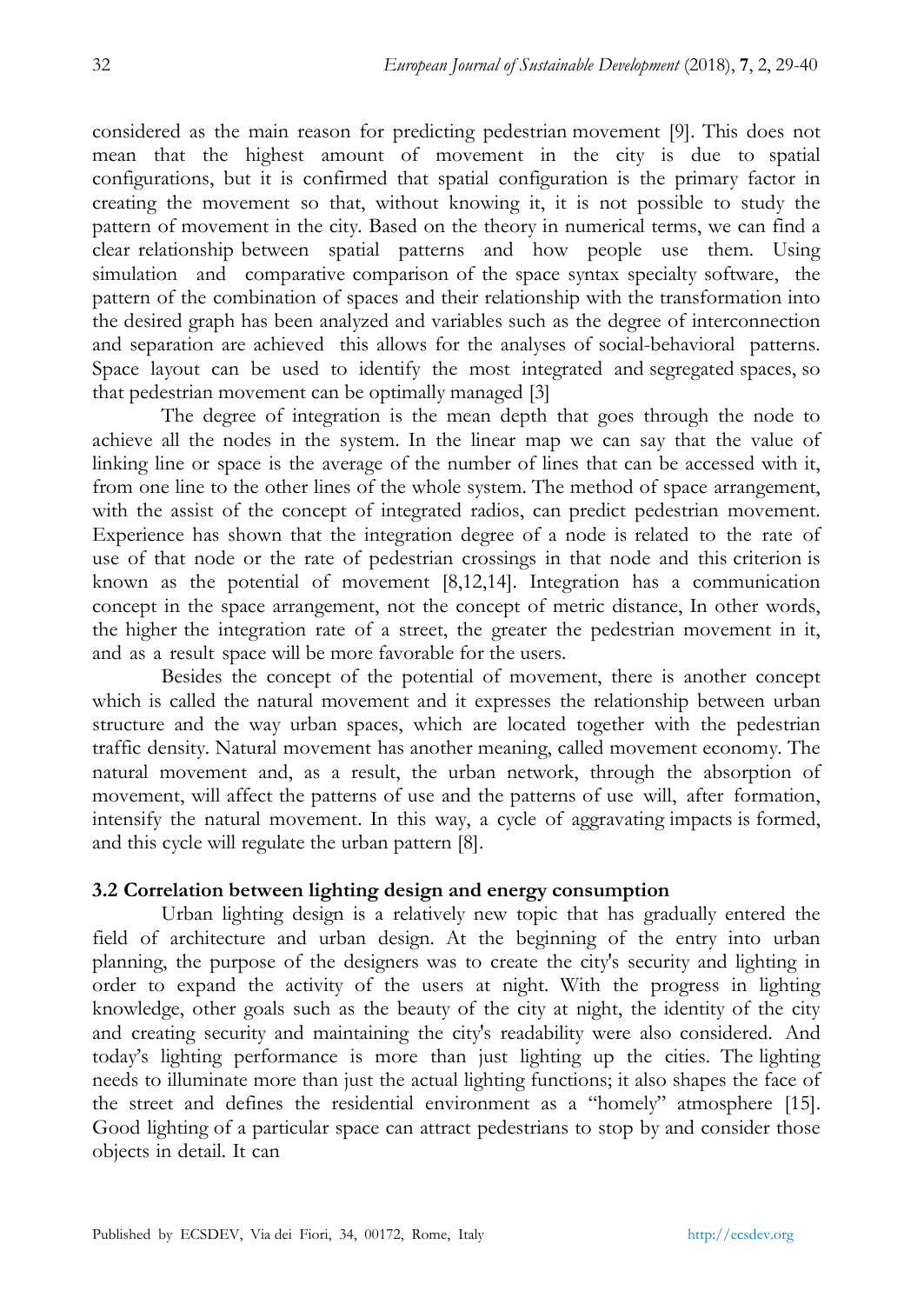affect the street in how it is perceived and used. Furthermore, it reveals the meaning of objects along the street, park and plaza including monuments and buildings and how those objects are perceived [10]. The importance of public environment lighting increases in a parallel way with the amount of pedestrian traffic in these places. Since the 1990s, along with an increasing concern with outdoor lighting, cities have started to glitter more at night [6]. The key issue here is the use of lighting techniques and methods in such a way that, besides creating a safe and suitable environment for pedestrians, they also control energy consumption.

Unfortunately, a lot of energy is wasted every year for city lighting. For example, according to estimates by the International Dark Sky Association, at least 30% of the exterior lighting is being wasted in the United States, this waste of energy equals \$ 3.3 billion and produces 21 million tons of carbon dioxide per year, of this amount, 15 million tons of carbon dioxide is produced only from outside lighting of residential areas. To compensate for this amount of carbon dioxide,

875 trees should be planted annually. Also, according to the statistics provided by the Ministry of Energy in Iran, each year, 4,305,000,000 kWh of electricity is sold by the Ministry of Energy for street lighting, of which about 30% of this energy is wasted. The amount of energy lost is about

1.291.55000 kWh. This amount of energy dissipation is approximately equivalent to 23 million barrels of crude oil.

#### **3.3 History of Tajrish region**

Tajrish is one of the oldest regions in Tehran. At first it was not part of Tehran and was considered as countryside out of Tehran. Increases in urbanism and expansion of cities have changed this region to one of the most crowded places in Tehran with lots of vital passages. One of these important passages is Valiasr Street which is important since Pahlavi era about 100 years ago.

There are some significant old buildings such as Bazar of Tajrish and Emam zade Saleh monument and new buildings such as Arg and Tandis shopping centers. Tajrish does not follow a modern urban grid and passages are not based on grids.

Tajrish is selected as a case study in this project because of the mentioned reasons. That is to say all of these features make this area to be crowded by both vehicles and pedestrians at night.

#### **4. Data collected**

#### **4.1 Local integration map of Tajrish area**

In this section, the axial map of part of the Tajrish area has been drawn into the AutoCAD software. The axial map is a simplified representation of the street network. Then we have inserted this axial map into the Ucl Depthmap software and then performed integration analyses on it. Integration of a point indicates the integration or segregation of a point from a general system or from a lower system. Spaces that have more compatibility with other spaces, are considered to have higher integration rate. On this map, the red lines show high-integrated roads with more pedestrian traffic. In other words, these lines represent the most accessible paths, and vice versa, the blue lines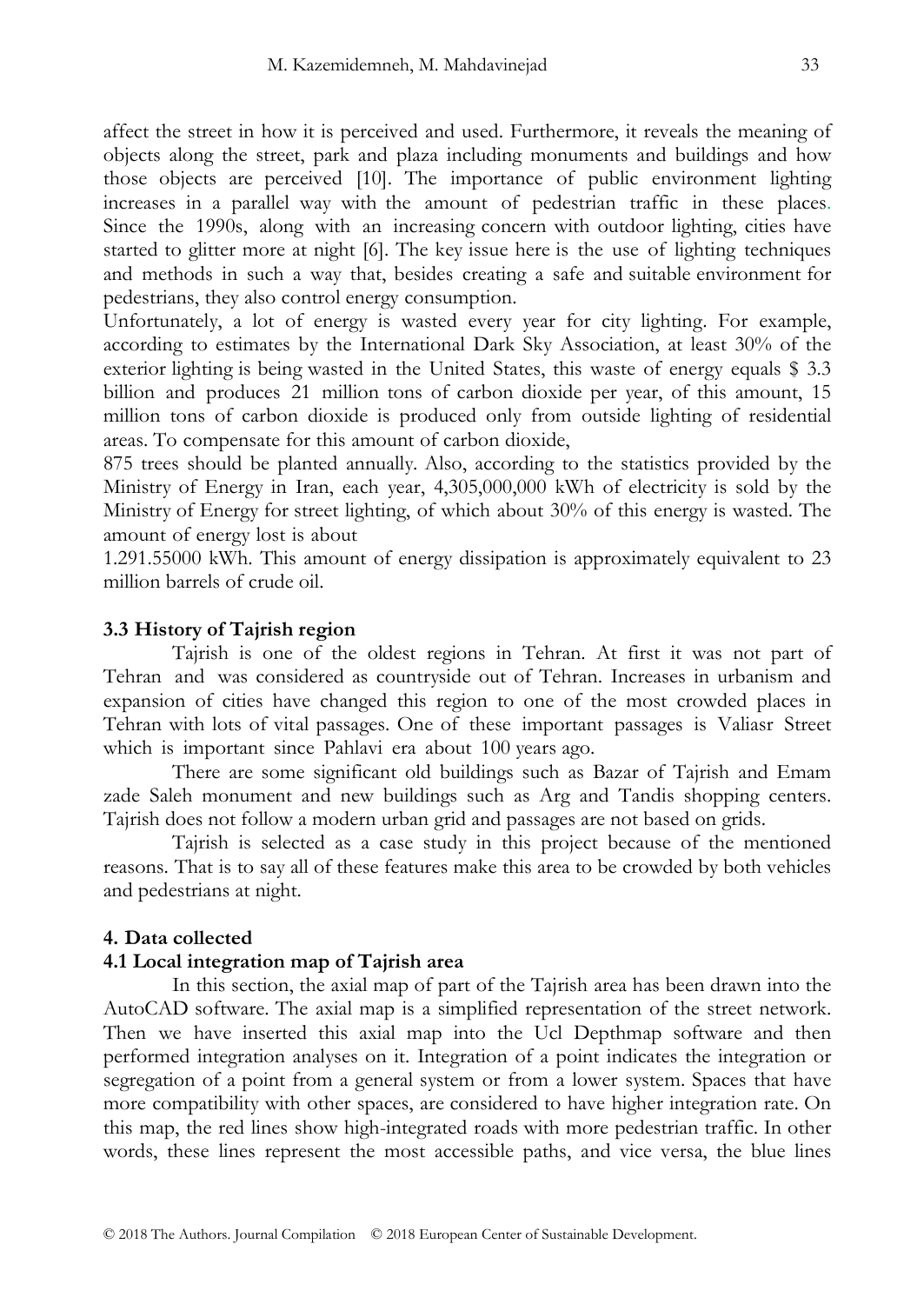show the paths with the least amount of integration. Figure 2 shows the integration map of Tajrish.



*Figure 2: local integration map of Tajrish area*

As it is clear, Tajrish square is among the most integrated places in this area and then two streets that reach the square. As mentioned before the higher the integration of a street, the greater the potential of pedestrian movement, as a result the space will be more favorable for the users. Of course, it should be noted that the natural movement, the movement resulting from the configuration of space, although is not necessarily the broadest movement in the city, it is the dominant movement in the whole city, so without it, most urban spaces are often empty [1]. According to the results gained from the degree of integration, we can categorize the paths in the map in terms of priority in lighting and the amount of lighting allocated.

## **4.2 Standards of street lighting**

The outdoor lighting should support the design concept of the area and buildings, provide orientation and be comfortable. Especially for street lighting, quantitative aspects of light such as recommended illuminance, luminance, and uniformity of them should be verified and applied for both vehicle and pedestrians [1]. There are some classifications for streets for outdoor lighting purposes. Based on Iran recommended illuminance standard there are five types of road classification and for each of them three types of area classification contains of commercial, intermediate and residential. Table 1 shows the standard lighting intensity of each of these areas.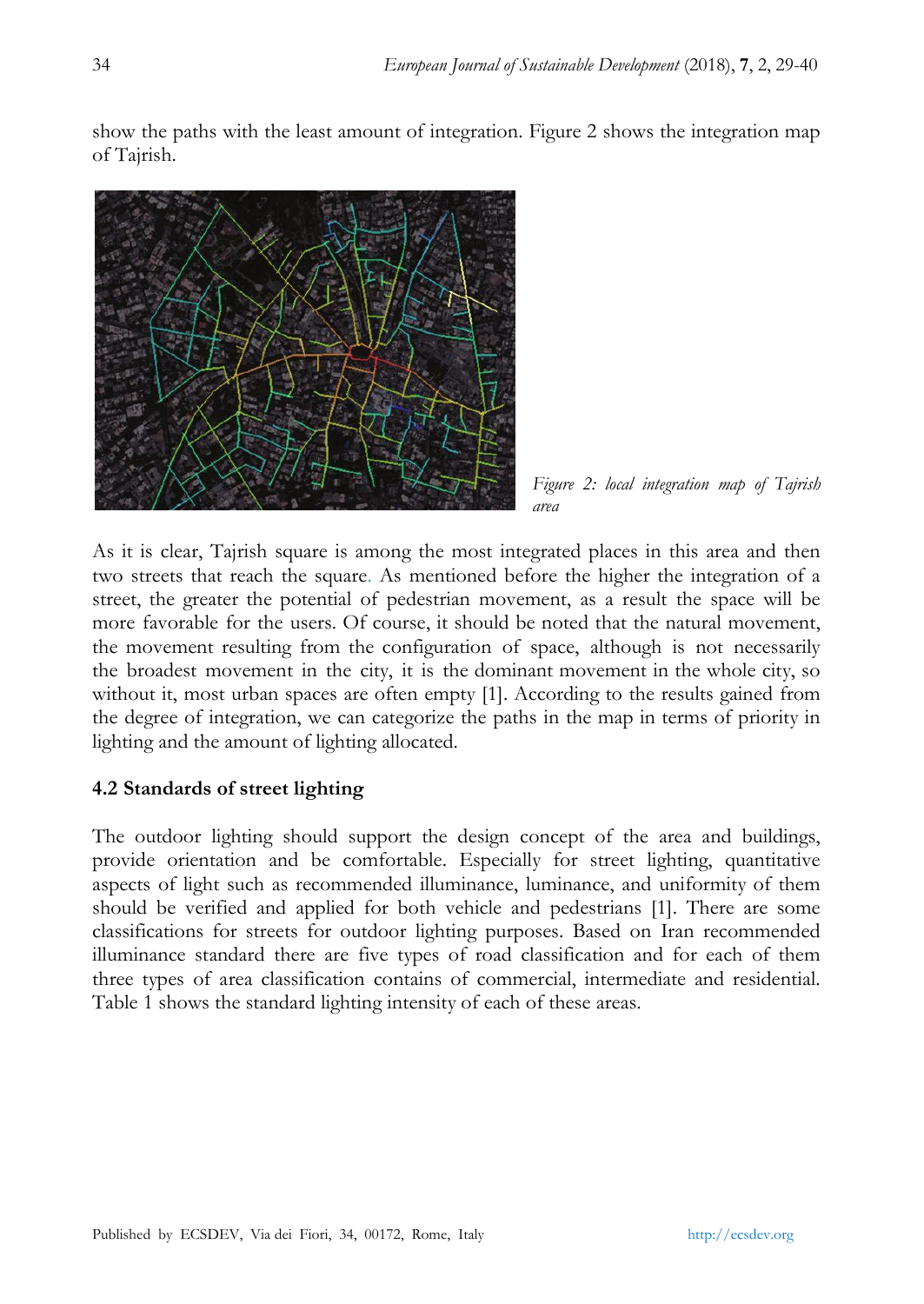| Description of road                                       | Type of area        | Recommended illuminance<br>value-LUX |
|-----------------------------------------------------------|---------------------|--------------------------------------|
| High prestige roads                                       | All areas           | $6 - 8$                              |
| Heavily nighttime mostly use by<br>vehicle and pedestrian | commercial          | $9-13$                               |
|                                                           | <i>intermediate</i> | $7 - 11$                             |
|                                                           | residential         | $6 - 8$                              |
| Heavily nighttime use by vehicle<br>and pedestrian        | commercial          | $11 - 16$                            |
|                                                           | intermediate        | $8 - 12$                             |
|                                                           | residential         | 6-8                                  |
| nighttime<br>Moderate<br>use<br>by                        | commercial          | $7 - 11$                             |
| vehicle and pedestrian                                    | intermediate        | $6 - 8$                              |
|                                                           | residential         | 4-6                                  |
|                                                           | commercial          | $6 - 8$                              |
| Minor nighttime mostly use by                             | intermediate        | $5 - 7$                              |
| Pedestrian and vehicle                                    | residential         | $3-4$                                |

**Table 1:** recommended illuminance level for different road types based on Iran recommended illuminance standard

#### **4.3 Determining amount of lighting**

According to the pervious section we can extract the standard of lighting in passages based on pedestrian movement and traffic pattern. As an example streets with high degree of integration which are determined in red color consider more pedestrian movement in compare with the ones in blue. So it is better to consider their light intensity from 7 to 11 lux.

In order to analyze the lighting design of this area we have selected three passages as a sample to look at precisely.



*Figure 3: selected three passages in the case study area in order to illuminance measurement*

© 2018 The Authors. Journal Compilation © 2018 European Center of Sustainable Development.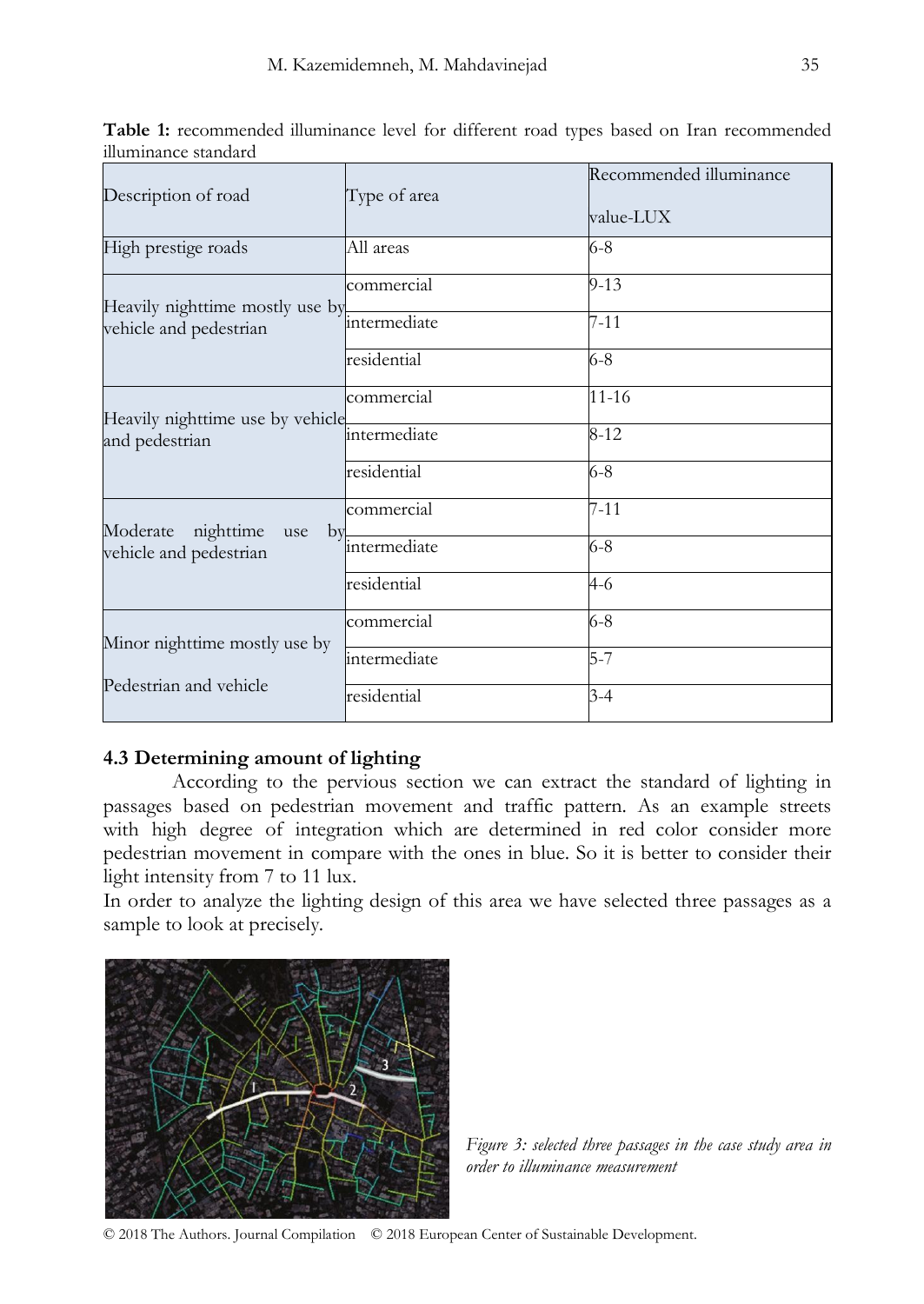Passage No1: Determining amount of lighting in the street footpath is measured by the Lux meter. The measurement method for lighting is shown in the figure in a schematic form.



*Figure 4: pattern of measurement of illuminance in selected street*

The pedestrian street lights are at a distance of 30 meters and the base of the lights is 7 meters. Considering the relatively high pedestrian crossings of this path and according to Iran recommended illuminance standard, the proper lighting for this pathway is considered to be from

7 to 11 Lux. After tracking the path and measuring the lighting by Lux meter, the average lighting amount was 11 Lux. An important point here, is the lack of uniformity of the entire path. So that in the parts of the path the lighting amount was 16 Lux and in other sections 3 Lux was measured. The table shows the number of the measured values.

|                 |                                       | Measured illuminance-LUX | Recommended illuminance<br>standard-LUX |
|-----------------|---------------------------------------|--------------------------|-----------------------------------------|
|                 | minimum                               |                          |                                         |
| Light intensity | average                               | 11                       | 7 - 11                                  |
|                 | maximum                               | 16                       |                                         |
| Uniformity      | $E \text{ min} / E \text{ max}$ .1875 |                          | 17                                      |
| ratio           | $E \text{ min} / E$ ave               | <b>.2727</b>             | .33                                     |

**Table 2:** measured illuminance values in street No 1

As it is shown in the table above, the uniformity ratio for this street is almost equal to the standard values. The overall uniformity ratio resulting from the least intensity of lighting division to the average lighting intensity, can be compensated by increasing the minimum brightness value.



*Figure 5: the measured lighting intensity of Street No 1is around the standard amounts*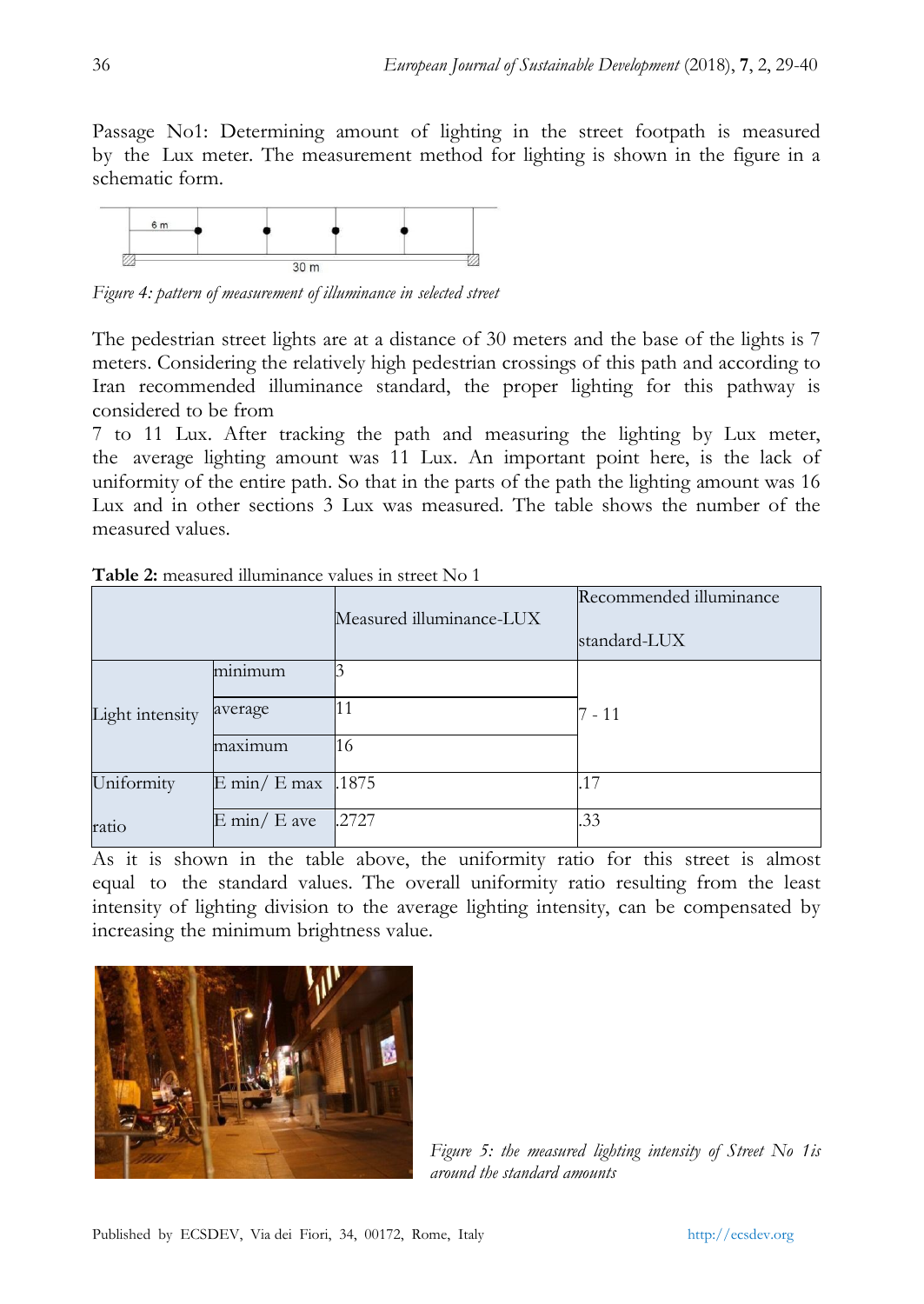Passage No2: Parts of this path do not have an appropriate lighting conditions and part of the footpath is lit by the park lights next to it. Also, parts of the street are extremely bright and the reason is the extreme use of light bulbs at commercial sites. The other parts have light bulbs closer to each other than the previous passage.



*Figure 6: some parts of the street do not have street light bulbs, so the commercial areas are lit individually. The lighting intensity in these parts is measured 28 Lux.*

*Figure 7: In some parts around the square there is not any specific light bulb and these parts are lit by park's light bulbs*

**Table 3:** measured illuminance values in street No 2

|                     |                               | Measured illuminance-LUX | Recommended illuminance<br>standard-LUX |
|---------------------|-------------------------------|--------------------------|-----------------------------------------|
| Light intensity     | minimum                       |                          |                                         |
|                     | average                       | 13                       | 7 - 11                                  |
|                     | maxımum                       | 28                       |                                         |
| Uniformity<br>ratio | $E \text{ min}/E \text{ max}$ | 1071                     |                                         |
|                     | $E \text{ min} / E$ ave       | .2307                    | .33                                     |

As it is shown in the table above, Due to the difference between the maximum and the minimum of light intensity, the uniformity ratio is less than the standard range. Also, the average lighting in this part is greater than the average lighting of path number one, because the lights in this range are closer to each other.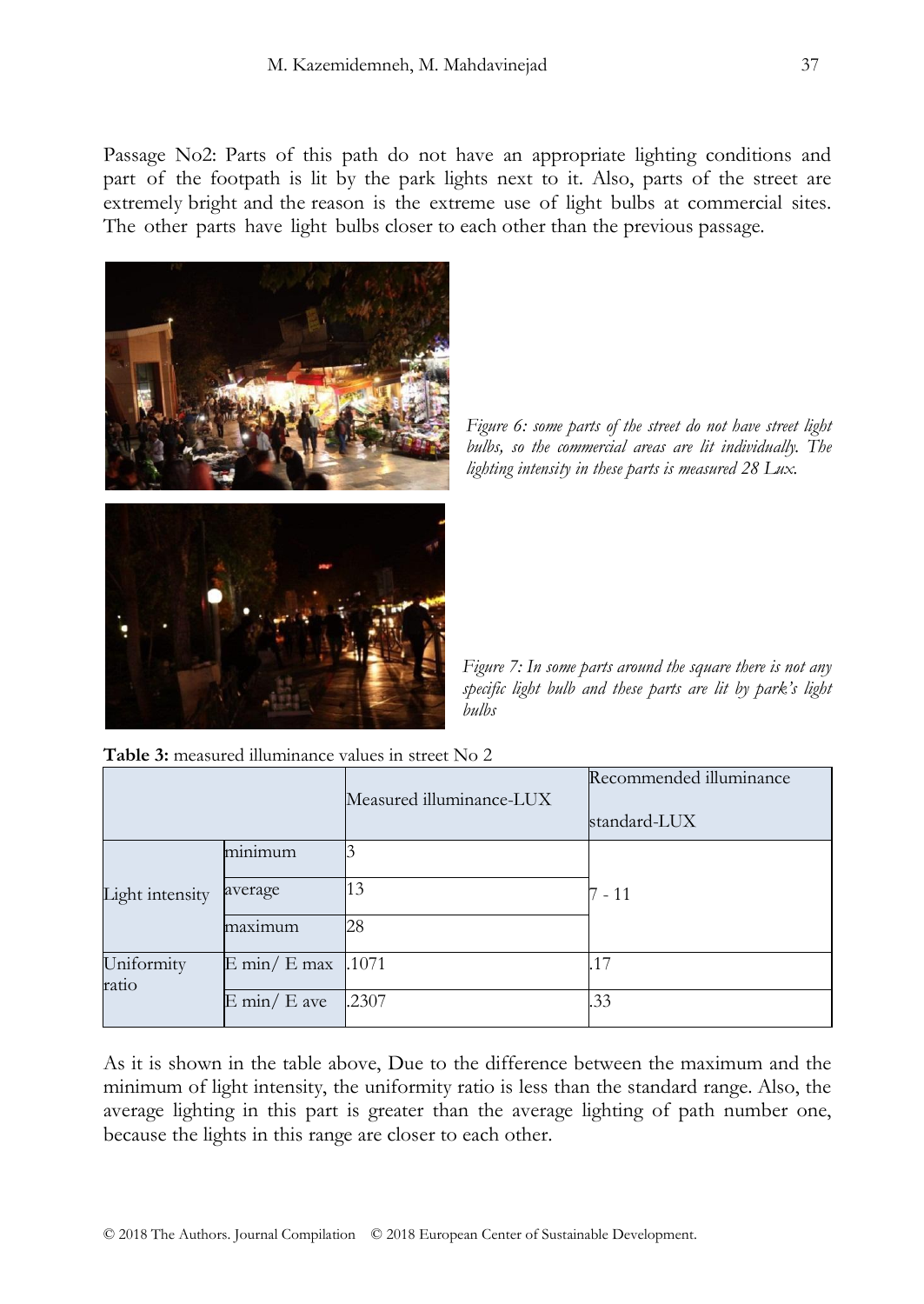Passage number 3: According to the integration map, this street is in blue and is not considered as a busy passage. By referring to Iran recommended illuminance standard, the amount of 5 to 7

Lux seems to be sufficient for this range. The table shows the number of the measured values.

|                     |                                 | Measured illuminance-LUX | Recommended illuminance<br>standard-LUX |
|---------------------|---------------------------------|--------------------------|-----------------------------------------|
|                     | minimum                         |                          |                                         |
| Light intensity     | average                         | 10                       | 5 to 7                                  |
|                     | maximum                         | 13                       |                                         |
| Uniformity<br>ratio | $E \text{ min} / E \text{ max}$ | 1.2307                   | .17                                     |
|                     | $E \text{ min}/E$ ave           | .3000                    | .33                                     |

**Table 4:** measured illuminance values in street No 3

As it is shown in the table above, the average lighting level is slightly higher than the standard level. The design of the lights in this street is similar to number one passage, but in terms of usage and volume of traffic is in the lower range. Therefore, it seems that choosing a type of design for two completely different passages cannot lead to a satisfactory result.



*Figure 8: although street No 3 does not have high pedestrian traffic pattern, the lighting intensity is measured more than the standards.*

## **5. Data analyzing and proposals**

According to the measurements and tables presented, it seems that parts of the street lighting are in the standard range, and the other parts are not within range, which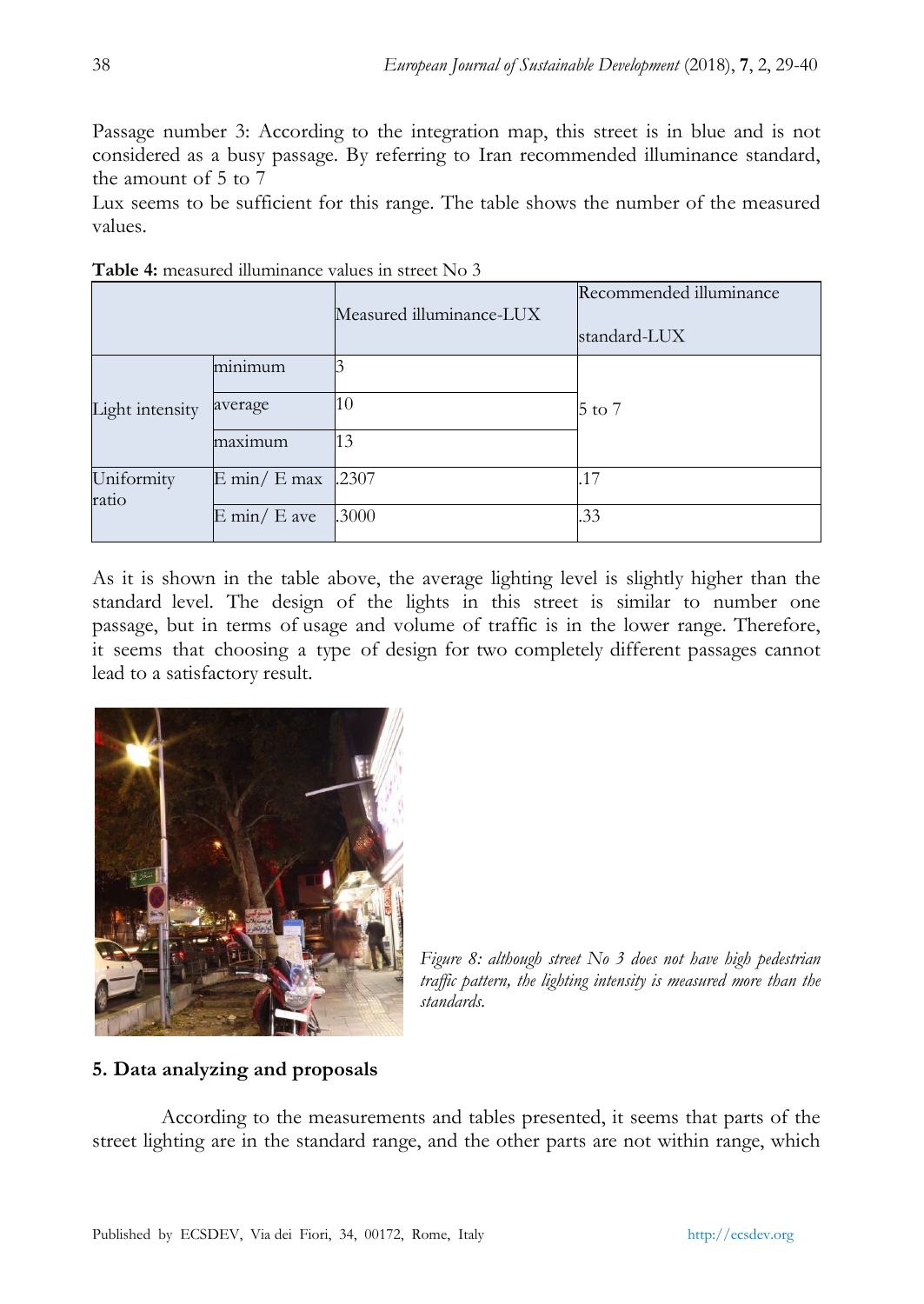results in the loss of energy. In general, according to measurements, there are three different modes.

1) In parts of the passages the measured values are within the standard range. For sure, all of the lights in the study area have spent more than half of their life, therefore, it seems that at some point in time there was a loss of energy, because the lights of these passages are less lightening due to their half-life.

2) Parts of the passages have very low lighting intensity, this will make the problem in the pedestrian crossing areas, such as insufficient security for pedestrians. In addition, in this area, commercial places have to individually provide their own lighting requirements. This will cause light pollution and loss of energy. As in street No2, the intensity of the measured brightness was much higher than the permissible limit and the light intensity was measured about 28 Lux. Therefore, based on the volume of pedestrian traffic and by referring to integration analysis maps, this can indicate the standard range required for passages. In the second stage, selecting the appropriate light at sufficient distances and in general, lighting design engineering seems to be essential.

3) Parts of the passages have a higher brightness than the standard range. As mentioned above, to resolve this problem, it is better to determine the lighting intensity by the volume of traffic, which the one of the best way is to use an integration mapping pattern.

As mentioned before it seems necessary to extract pedestrian movement pattern in urban areas to estimate the required light intensity within the passages. The next step in lighting design is to determine an average lighting intensity for each area. Then the arrangement of lights is important. For example fixing the lights behind the trees can reduce the amount of received light.

## **Conclution**

In this research, it has been tried to reduce the amount of energy losses in urban areas by providing a model for Urban and Street Lighting. Lighting can pursue many goals, such as maintaining city dynamism at night, creating readability, security, and so on. City at night should be illuminated in such a way as to provide security for the citizens, consequently a minimum lighting is needed throughout the city. But in areas where more people are present, attention to street lighting is more significant. In this regard, we should look for a way to prevent the loss of energy in these areas. Therefore, one approach could be a pedestrian traffic pattern implementation in the whole city. So that the axial map of these areas should be analyzed by the relevant software. Then, according to this roadmap, more accessible roads, and accordingly higher traffic and pedestrian capacity should be identified. In the next step, the lighting standard tables and the amount of light needed for the different integration ranges should be derived. This solution can be very useful for the urban master lighting plans and prevent macroscale energy loss.